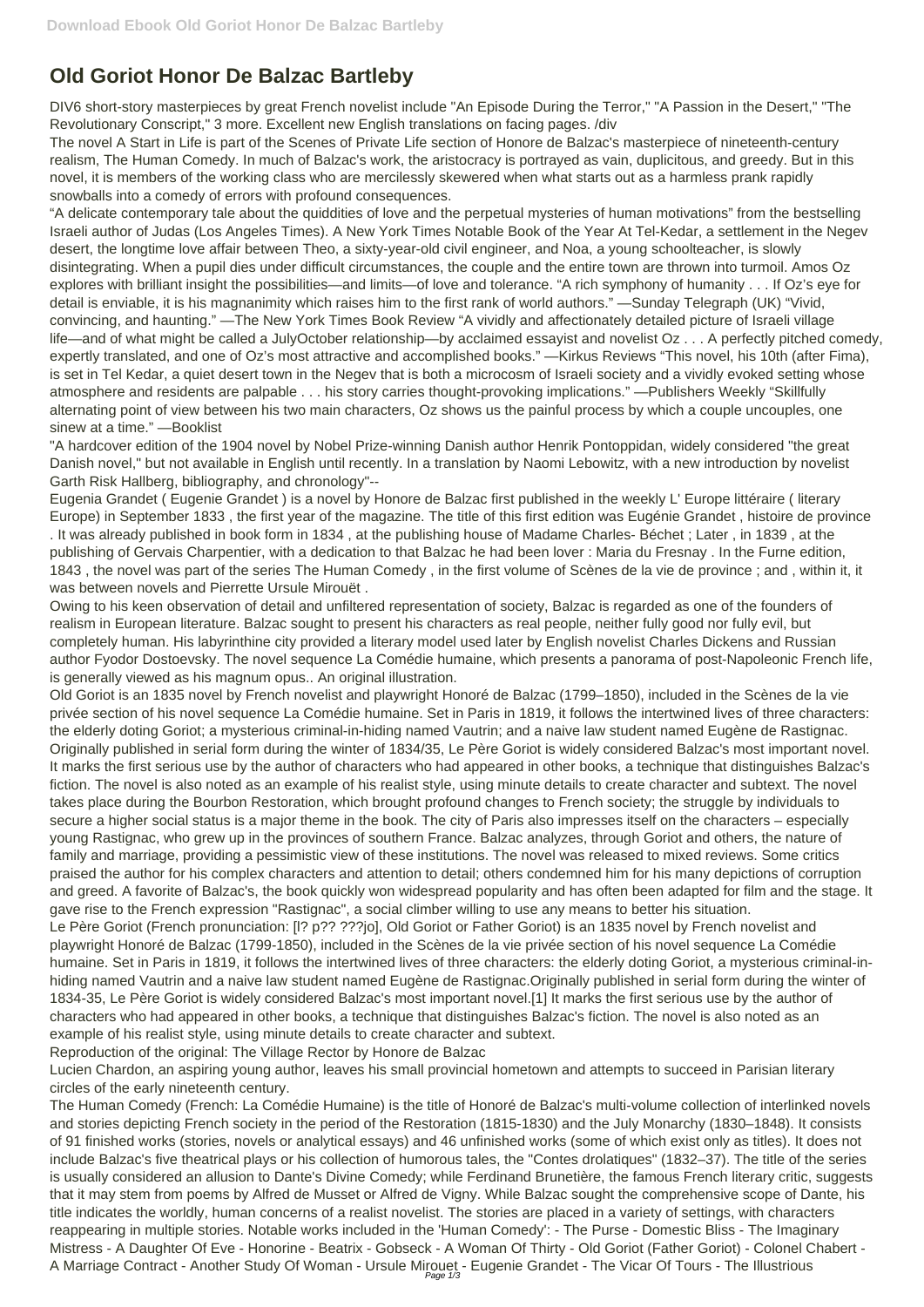Gaudissart - Cesar Birotteau - Sarrasine - Cousin Bette (Cousin Betty) - The Girl With The Golden Eyes - The Chouans - Z. Marcas ...

Reproduction of the original: The Chouans by Honore de Balzac

Pere GoriotSignet Classic

Le Père Goriot, Old Goriot or Father Goriot is an 1835 novel by French novelist and playwright Honoré de Balzac (1799-1850), included in the Scènes de la vie privée section of his novel sequence La Comédie humaine. The novel takes place during the Bourbon Restoration, which brought profound changes to French society; the struggle by individuals to secure a higher social status is a major theme in the book. The city of Paris also impresses itself on the characters - especially young Rastignac, who grew up in the provinces of southern France. Balzac analyzes, through Goriot and others, the nature of family and marriage, providing a pessimistic view of these institutions.

Everyone agrees that Balzac is a realistic writer, but what do we actually mean when we say that? This book examines the richness and variety of Balzac's approaches to realism, employing several different interpretive methods. Taking love and money as the "Prime Movers" of the world of La Comédie humaine, twenty-one chapters provide detailed analyses of the many strategies by which the writing forges the powerful impression of reality, the construction we famously think of as Balzacian realism. Each chapter sets the methods and aims of its analysis, with particular attention to the language that conveys the sense of reality. Plots, devices, or interpretive systems (including genealogies) function as images or reflections of how the novels make their meanings. The analyses converge on the central point: how did Balzac invent realism? No less than this fundamental question lies behind the interpretations this book provides, a question to which the conclusion provides a full answer. A major book in English devoted entirely to Balzac was overdue. Here is the American voice of Balzac studies, an engaging, insightful, and revealing excursion among the masterworks of one of the most important authors of all time.

"A new English translation by Brian Murdoch of the German war novel, All Quiet on the Western Front, by Erich Maria Remarque, with an introduction by historian Norman Stone, a bibliography, and chronology"--

Eugenie's moving story is set against the backdrop of provincial oppression, the vicissitudes of the wine trade, and the workings of the financial system in the aftermath of the French Revolution. It is both a poignant portrayal of private life and a vigorous fictional document of its age.

To Know Ã… Fallen Angel is a coming of age story about a boy who tries not to become a sexual predator. Based on a true story, it is serious yet inspirational. The main theme is the ability to triumph over the lasting effects of sexual abuse. The story explains what happened to the mind of a sexually abused child, while taking the reader on an expedition through the mind of a sexual predator. The book gives the reader insight into the reality of sexual abuse, and the mind of a sexual predator.

Father Goriot, today considered one of Balzac's most important works, is part of his novel sequence The Human Comedy. It's the first of Balzac's novels to feature recurring characters, a technique that he famously developed in his subsequent novels. Set in Paris during the Bourbon Restoration of the early 1800s, Father Goriot follows Eugène de Rastignac, a student born to noble roots but little means, as he tries to climb the social ladder in Paris. The impoverished Goriot is staying at the same boardinghouse as Rastignac—and Rastignac sees opportunity in Goriot's richly-married and elegant daughters. The novel has been widely praised for its realist portrayal of Parisian life of various social classes, and its deep influence on French literature is still felt today. While it had chapter breaks when it was initially serialized, Balzac removed them when compiling his definitive edition of The Human Comedy, a change that is preserved in this edition. This book is part of the Standard Ebooks project, which produces free public domain ebooks.

Monsieur Goriot is one of a disparate group of lodgers at Mademe Vauquer's dingy Parisian boarding house. At first his wealth inspires respect, but as his circumstances are mysteriously reduced he becomes shunned by those around him, and soon his only remaining visitors are his two beautifully dressed daughters. Goriot's fate is intertwined with two other fellow boarders: the young social climber Eugene Rastignac, who sees a way to gain the acceptance and wealth he craves, and the enigmatic figure of Vautrin, who is hiding darker secrets than anyone. Weaving a compelling and panoramic story of love, money, self-sacrifice, corruption, greed and ambition, Old Man Goriot is Balzac's acknowledged masterpiece. A key novel in his Comédie Humaine series, it is a vividly realized portrait of bourgeois Parisian society in the years following the French Revolution.

Passionate and perceptive, the three short novels that make up Balzac's History of the Thirteen are concerned in part with the activities of a rich, powerful, sinister and unscrupulous secret society in nineteenth-century France. While the deeds of 'The Thirteen' remain frequently in the background, however, the individual novels are concerned with exploring various forms of desire. A tragic love story, Ferragus depicts a marriage destroyed by suspicion, revelation and misunderstanding. The Duchess de Langeais explores the anguish that results when a society coquette tries to seduce a heroic ex-soldier, while The Girl with the Golden Eyes offers a frank consideration of desire and sexuality. Together, these works provide a firm and fascinating foundation for Balzac's many later portrayals of Parisian life in his great novel-cycle The Human Comedy. Le Colonel Chabert (English: Colonel Chabert) is an 1832 novella by French novelist and playwright Honoré de Balzac (1799-1850). It is included in his series of novels (or Roman-fleuve) known as La Comédie humaine (The Human Comedy), which depicts and parodies French society in the period of the Restoration (1815-1830) and the July Monarchy (1830-1848). This novella, originally published in Le Constitutionnel, was adapted for six different motion pictures, including two silent films. A Passion in the Desert (1830) is a short story by French author Honoré de Balzac. Written as part of his La Comédie humaine sequence, A Passion in the Desert is a frequently anthologized work of short fiction that explores humanity's relationship with nature as well as the effects of conquest and colonization. The story was loosely adapted into a 1997 feature film and remains one of Balzac's most acclaimed works. The story's frame narrative begins after a man and woman attend a menagerie in Paris. The woman is horrified by what she has seen: a man working with a tamed hyena as though it were human. Her companion, the story's narrator, reveals his experience in these matters, and agrees to tell her a tale reported to him by a crippled veteran of Napoleon's conquests. This soldier, he explains, was captured by Ottoman forces during the emperor's campaign in Egypt.